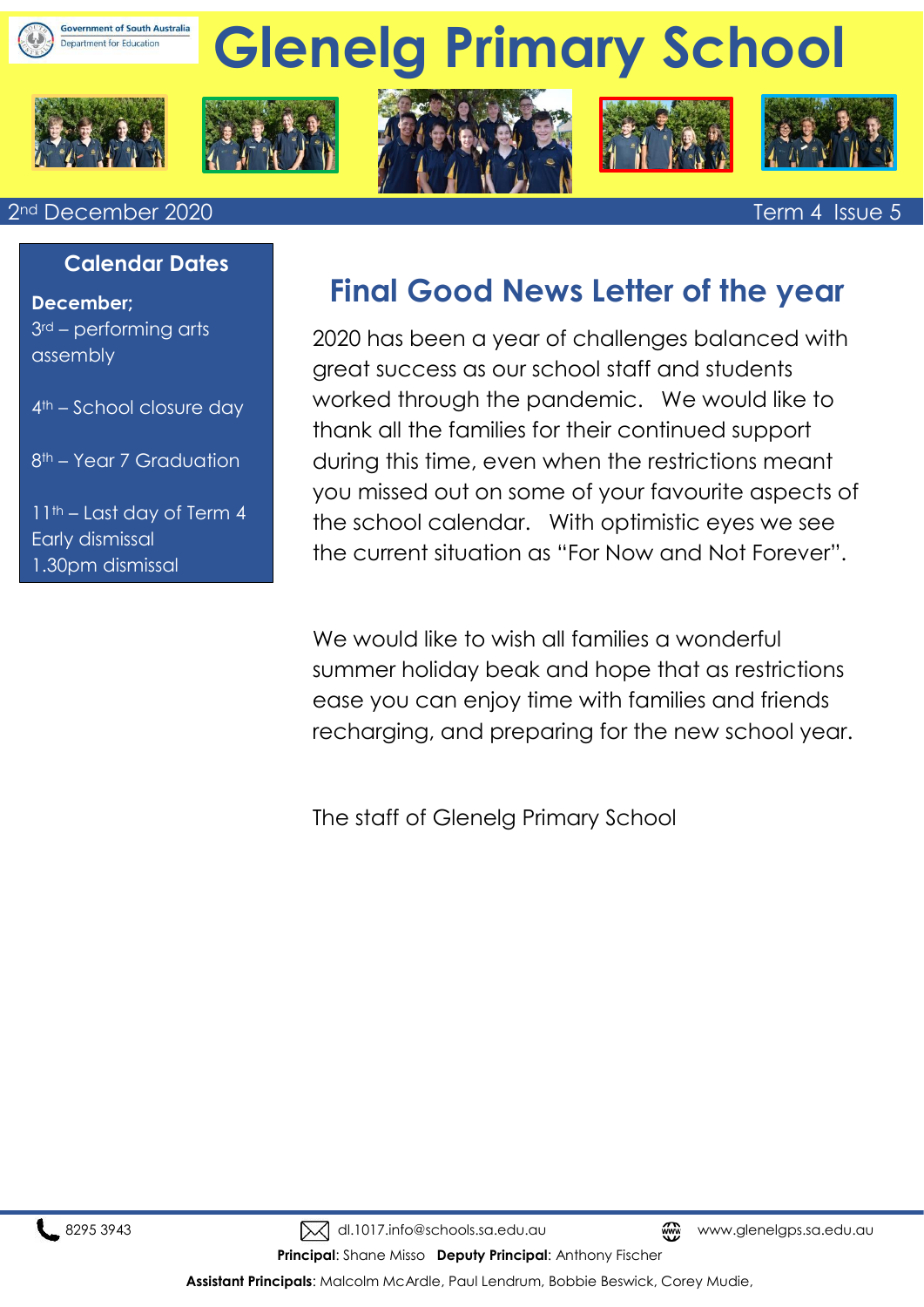To receive the newsletter via email, subscribe to the Glenelg Primary School list, by sending a new email to: [listserv@lists.schools.sa.edu.au](mailto:listserv@lists.schools.sa.edu.au) with a message body of: Subscribe GlenelgPS (Leave the subject line blank).

# **Seeds in Space International Space Project**

#### **What'll happen to the Wattle at Glenelg Primary School?**

The Year 2/3 students in Miss Rivett's Room 11 class are excited to announce that their entry into the Seeds in Space program with One Giant Leap Australia Foundation was successful. So our learning is headed to space!

Golden wattle seeds are being launched into space to spend six months living on the International Space station and upon returning will be sent to the school for use to grow and complete science experiments with. The project is a collaboration with the Japan Aerospace Exploration Agency (JAXA) and supported by the Australian Space Agency with only 150 schools and community groups Australia wide being selected for this learning adventure.



"It's one small step for a kid, one giant leap for the wattle!" – Lorcan S., Year 3 student

"We are really excited that we got chosen out of all the schools that entered. We want to see if the plants grow better after going to space." – Phoebe B. & Charlotte B., Year 2 students.

The seeds are due to be launched by NASA into space this Sunday 6<sup>th</sup> December at 3am in the morning (if all goes to plan).



# **Special Assembly**

Tomorrow we will be hosting a Special Assembly for all the students and staff to celebrate a year of successful learning resilience and confidence under very trying circumstances. Class teachers will be sharing "clips" of class performances on SeeSaw or the class Facebook Page. We encourage all families to have a look. We will also be having a Special Lunch provided by the canteen staff and volunteers.

Unfortunately there will be **no opportunity for parents to attend due to current COVID restrictions**. Please check your class digital platform to see your child's performance.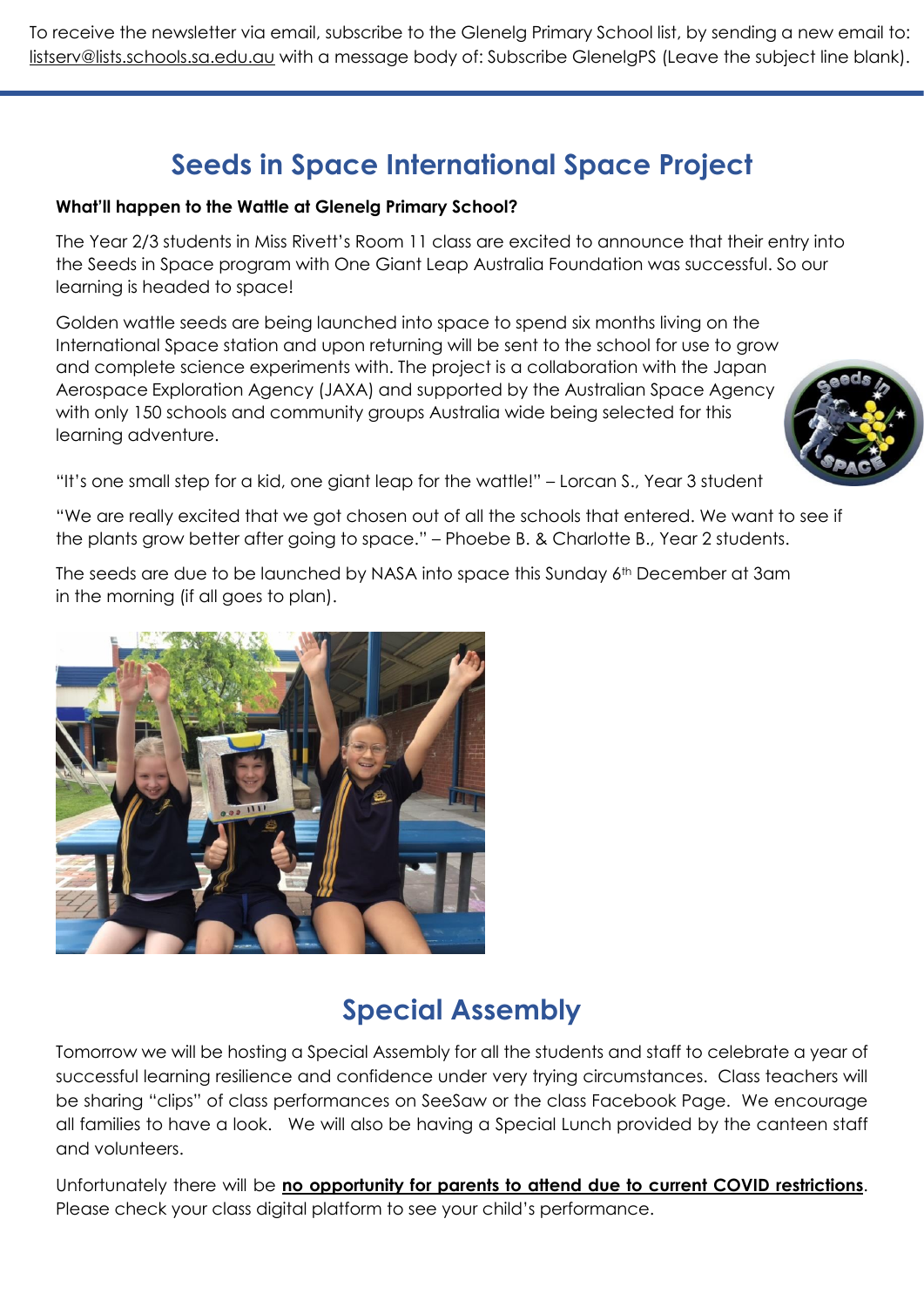# **Children's University**

Due to steadily reducing numbers of children participating in Children's University over the past years and the challenges of 2020 we have decided to place Children's University in recess for 2021. We believe the financial resources and human effort required would be better focused on core programs in the school impacting on more children. We have commenced negotiations with the CU team to explore alternative options for families keen to continue. At this stage no viable option has emerged. We will keep families informed of progress in this matter.

# **Class Placement 2021**

After an extensive process class placements for 2021 have been finalised. Overall numbers and numbers at each year level dictate the structures and flexibilities we can offer. Every child's learning needs have been considered in this exhaustive process to build what we believe will be well balanced learning teams. Today your child had the opportunity to gather in their 2021 class group, connect of reconnect with friends and where possible meet their new teacher(s). Please check your child's bag for a letter with specific details and a copy of an activity they did in class.

# **School Banking 2021**

Glenelg Primary will cease school banking from the end of this year. As ratified through Governing Council the promotion of one financial institution over others was not congruent with the school values. This same thinking has driven the Victorian Governments ban on school banking programs in all public schools. We trust that families will continue to promote saving practices with their children as a future life skills. Financial literacy and understanding will continue as part of the Australian Curriculum at age appropriate levels delivered as part of the Maths program.

We would like to take this opportunity to thank the dedicated group of volunteers who have supported the program over a number of years and hope that they will continue to support the school in other roles.

# **End of Year Academic Reports**

This term Academic Reports will not be in a printed paper format. They will be published in the Parent Portal and also emailed home to families and caregivers. This is now common practice in most schools.

Reports will be available on Monday 7<sup>th</sup> of December and will arrive in your inbox during the day.

If you believe that we do not have an up to date email address please contact the front office staff. We encourage all families to check their email accounts and clear any unwanted messages.

If you have not registered to access the Parent Portal please email directly to our Assistant Principal for instructions and a family key.

[paul.lendrum235@schools.sa.edu.au](mailto:paul.lendrum235@schools.sa.edu.au)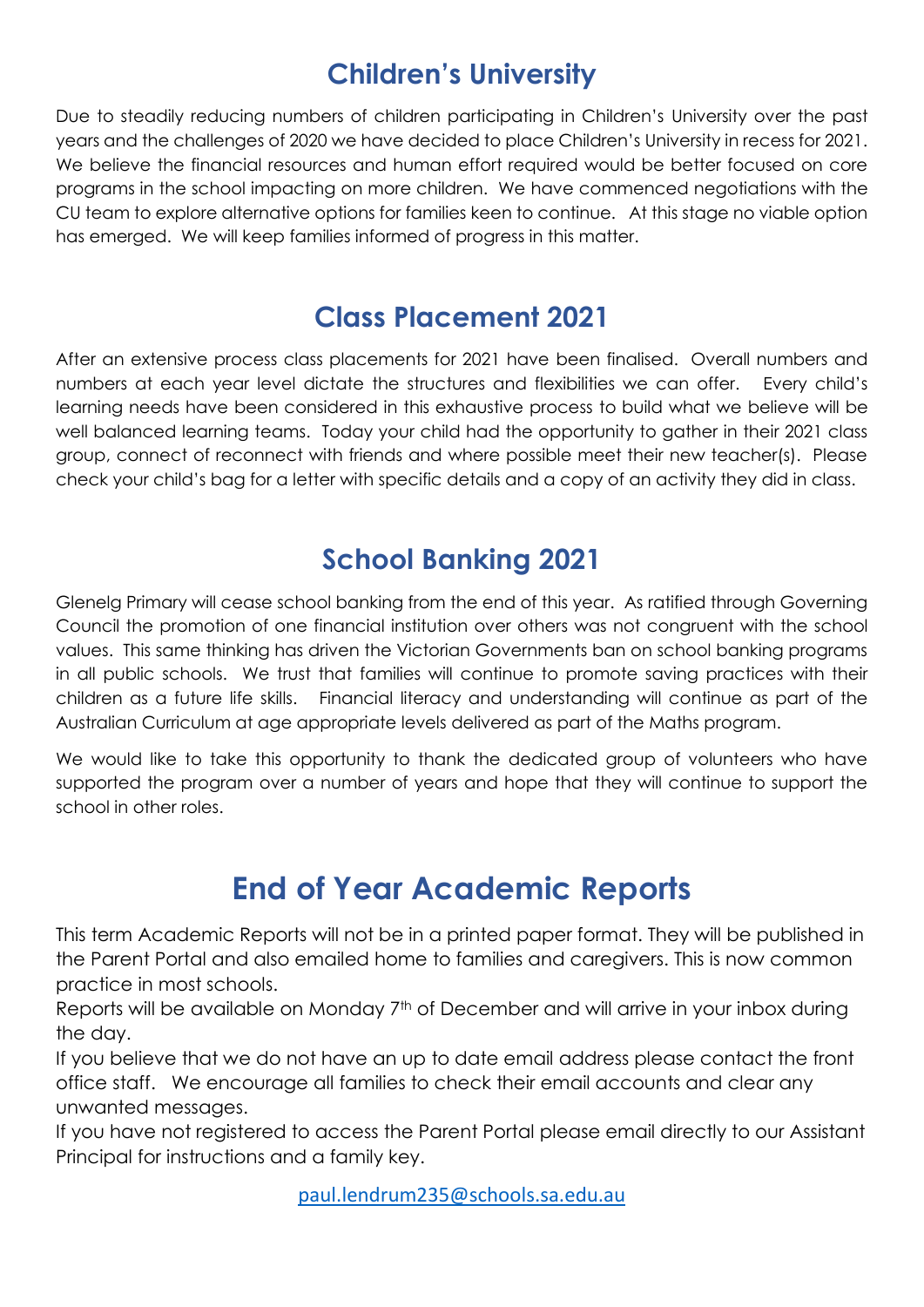# **Vacation Care Program**

The Happy Haven Glenelg OSHC Vacation Care Program is now available! Please access the document included with this email to see all the fun and exciting activities we have planned over the Christmas break. Bookings can be made via Fully Booked!

Remember, any children between the ages of 4 and 12 can attend our program and it is a great way for those new Receptions to get familiar with the school grounds. Please call Kelly on 0416 796 542 or visit happyhaven.sa.edu.au/Glenelg if you have any questions!

Thank you, Kelly Lockwood – Director

# **ThankED**

Every day those working in public education shape futures by inspiring young people to reach their full potential

ThankED gives you the opportunity to celebrate and thank public educators who make a difference every day, as well as those people who work in support of them.

Consider thanking a Glenelg Primary School staff member for their work, by following the link below

[www.education.sa.gov.au/ThankED](http://www.education.sa.gov.au/ThankED)

# **Volunteers**

Despite the restrictions and chaos of 2020 community volunteers continue to provide support to the school in countless ways. While many of our regular volunteers have not been able to attend the way they normally do we wish to recognise your commitment in 2020 and in previous years as a key feature of Glenelg Primary's success. In 2021 we can only hope that there will be more opportunity for involvement and our volunteers will be back in full force.

# **Premier's Be Active Challenge**

This year was the first time in nine years that Glenelg Primary School participated in the Premier's Be Active challenge. We successfully had 119 students complete the challenge with six students receiving a silver medallion and the other students all receiving bronze medallions.

Well done to the following students who received a silver medallion:-

Charlize D. (Room 11), Lewis L. (Room 20), Elyssa I. (Room 8), Luke S. (Room 3), Zara H. and Beatrice N. (Room 8A)

To complete the award students recorded an hour of physical activity each day for 4 weeks or 10 weeks encouraging them to get moving and be active for our health. Some students even completed the challenge back when they were Learning At Home showing that being active isn't confined to playing sport. Did you know yoga, frisbee and even vacuuming is considered being active?

It would be fantastic to see more students completing the challenge next year to earn a Bronze, Silver or even Gold medallion for getting moving.

Kelly Rivett (Be Active Challenge Coordinator)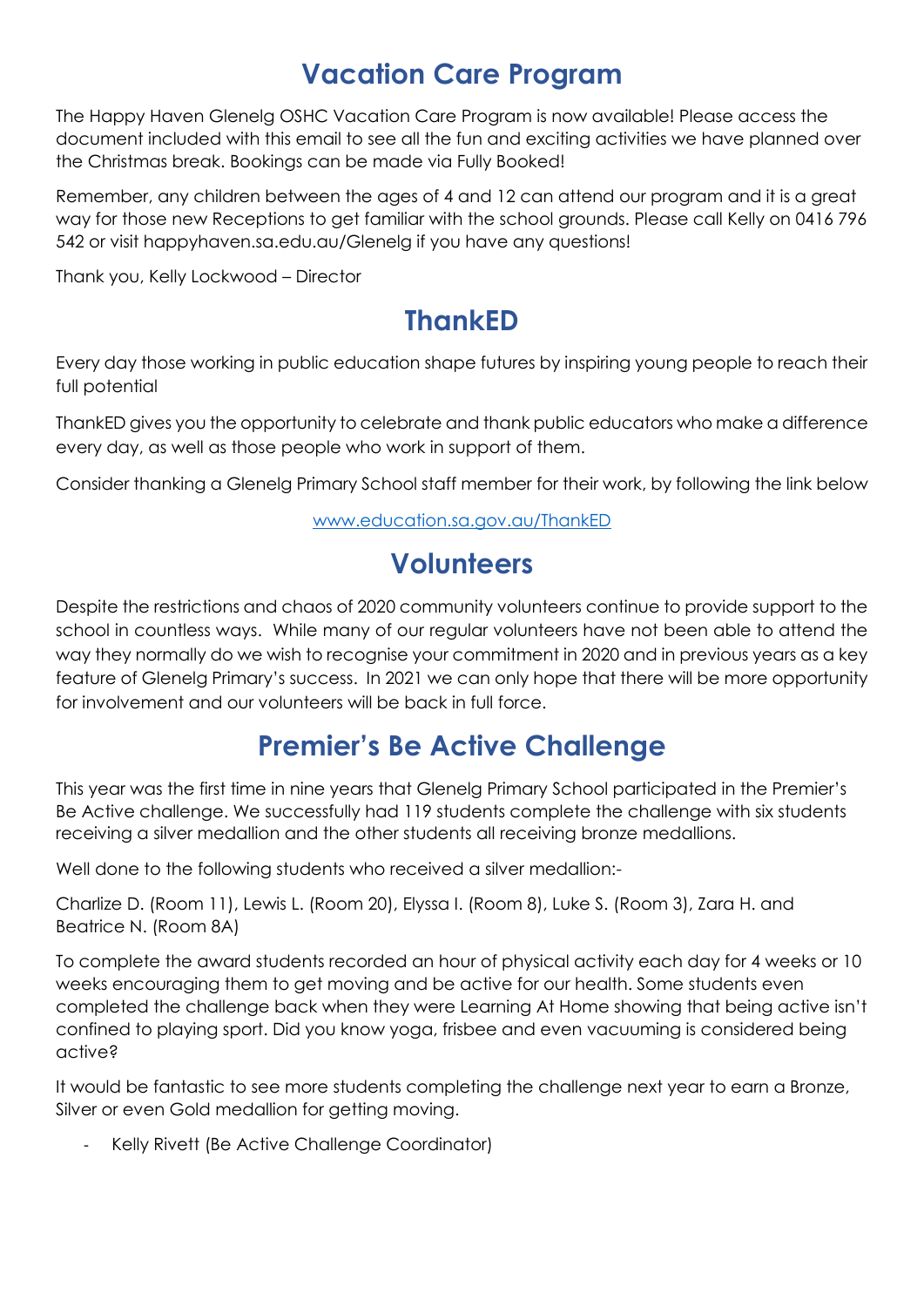# **Learn to Speak Robot in the Commissioner's Digital Challenge!**

This year we had 27 students in our school participate in the Learn to speak robot challenge.

The Learn to Speak Robot Challenge is a coding and computational thinking challenge for children in South Australia. That is hosted by the Commissioner for Children and Young People. The challenge, in its second year, helps students encourage our students to learn the skills to be bold thinkers to create out-of-the-box solutions which is what our future requires.

"What I learnt on learn to speak robot challenge was that I learnt how to code stuff to get from place to place. What I also learnt was that when a character needed to get to something you could drag moving boxes into your working space and then when all the movements are sorted out, you can press start and the character will eventually start moving. That's what I learnt on learn to speak robot." – Mikal E., Year 3

"I learnt that coding is not that challenging and complicated as it sounds. I also learnt how to make things move and follow different codes. It was also cool to figure out how to code and discover different things about coding." – Jayden H., Year 3

Well done to the student who completed the challenge in 2020.

### **Outdoor Classroom Day**





On Friday 6th November, 12 Junior Primary classes participated in 'Outdoor Classroom Day'. The day is a global movement to inspire and celebrate outdoor play and learning, at home and at school. On Outdoor Classroom Day itself, which has two dates each year, teachers celebrate with a special day outdoors for their class. At Glenelg Primary School, all Reception, Year 1 and Year 2 classes, plus Ms Rivett's Year 2/3 class decided to take part in the event. The teachers planned different activities that involved the students in a whole day of outdoor learning. Students enjoyed participating in the following outdoor experiences: Stick Weaving, Mandala Patterning, Reading and Book-Making, Water-Painting, Leaf and Bark Rubbing, Collaborative Chalk Mural, Clay Creatures and Mindfulness Colouring.